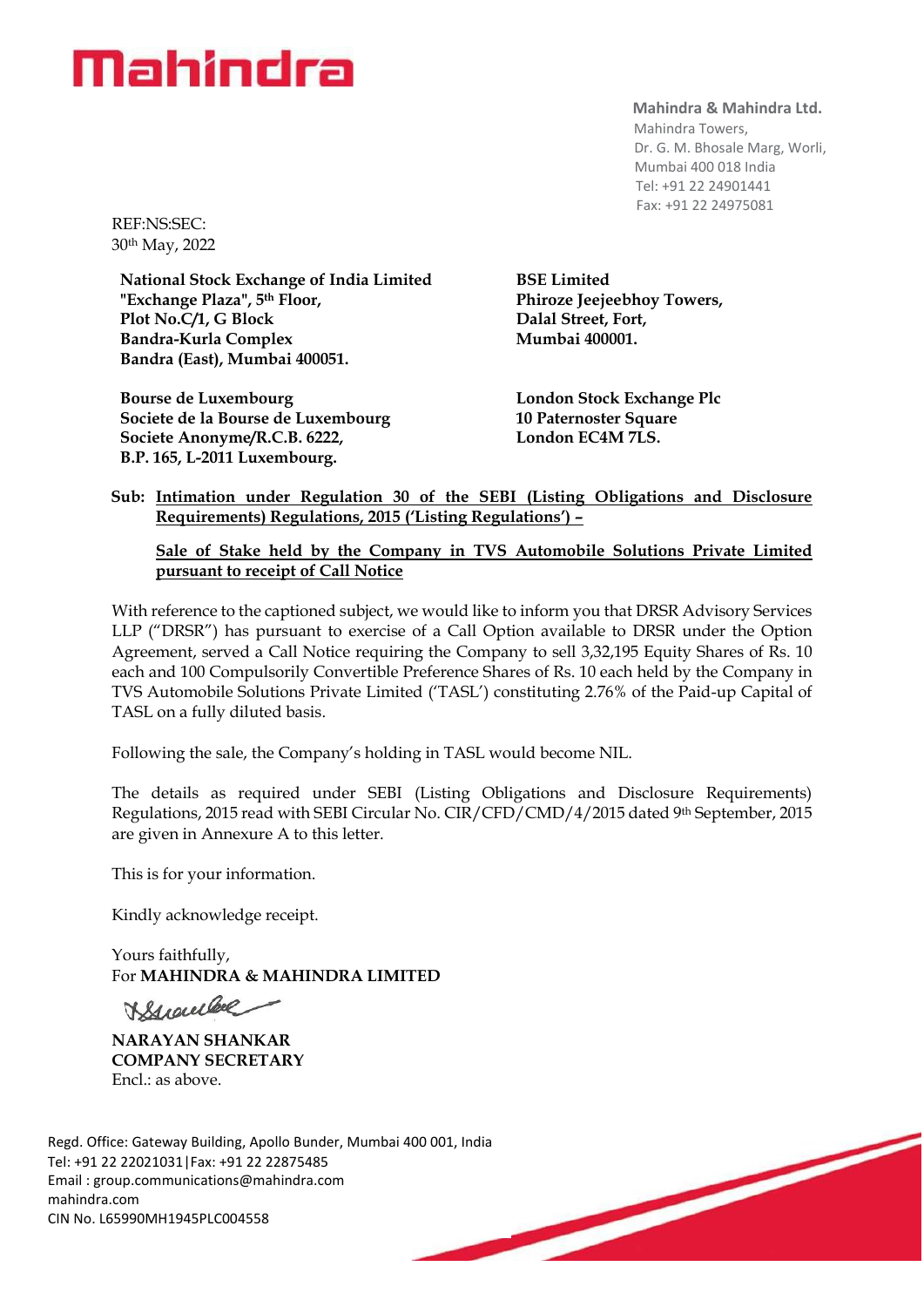# Mahindra

#### **Mahindra & Mahindra Ltd.**

 Mahindra Towers, Dr. G. M. Bhosale Marg, Worli, Mumbai 400 018 India Tel: +91 22 24901441 Fax: +91 22 24975081

### Annexure A

|            | out of onthe of the charamophy control of the mility                                                                                                                     |                                                                                                                                                                                                                                                                                                                                                                                                                                                                  |
|------------|--------------------------------------------------------------------------------------------------------------------------------------------------------------------------|------------------------------------------------------------------------------------------------------------------------------------------------------------------------------------------------------------------------------------------------------------------------------------------------------------------------------------------------------------------------------------------------------------------------------------------------------------------|
| Sr. No.    | Details of Events that need to be provided                                                                                                                               | Information of such events(s)                                                                                                                                                                                                                                                                                                                                                                                                                                    |
|            |                                                                                                                                                                          |                                                                                                                                                                                                                                                                                                                                                                                                                                                                  |
| a)         | The amount and percentage of the turnover or<br>revenue or income and net worth contributed by<br>such unit or division of the Company during the last<br>financial year | The consolidated revenue from operations of TVS<br>➤<br>Automobile Solutions Private Limited ("TASL") for<br>the year ended 31 <sup>st</sup> March, 2021 is Rs. 1,143.75<br>crores.                                                                                                                                                                                                                                                                              |
|            |                                                                                                                                                                          | The consolidated net worth (including minority<br>➤<br>interest) of TASL for the year ended 31 <sup>st</sup> March,<br>2021 is Rs. 324.62 crores.                                                                                                                                                                                                                                                                                                                |
|            |                                                                                                                                                                          | As TASL is neither a subsidiary nor an associate of<br>⋗<br>the Company, the financials of TASL are not<br>considered for preparation of consolidated<br>financial statements of the Company.                                                                                                                                                                                                                                                                    |
| b)         | Date on which the agreement for sale has been<br>entered into                                                                                                            | DRSR Advisory Services LLP ("DRSR") has pursuant to<br>exercise of a Call Option available to DRSR under the Option<br>Agreement, served a Call Notice requiring the Company to<br>sell 3,32,195 Equity Shares of Rs. 10 each and 100<br>Compulsorily Convertible Preference Shares of Rs. 10 each<br>held by the Company in TVS Automobile Solutions Private<br>Limited ('TASL') constituting 2.76% of the Paid-up Capital<br>of TASL on a fully diluted basis. |
| c)         | The expected date of completion of sale/disposal                                                                                                                         | Around June, 2022                                                                                                                                                                                                                                                                                                                                                                                                                                                |
| d)         | Consideration received from such sale/disposal                                                                                                                           | Rs. 45 crores                                                                                                                                                                                                                                                                                                                                                                                                                                                    |
| $\epsilon$ | Brief details of buyers and whether any of the buyers<br>belong to the promoter/ promoter group /group<br>companies. If yes, details thereof                             | DRSR Advisory Services LLP ("DRSR") is a<br>➤<br>limited liability partnership incorporated under<br>the provisions of the Limited Liability Partnerships<br>Act, 2008 and has its registered office at No. 10,<br>Jawahar Road, Chokkikulam, Madurai, Tamil<br>Nadu - 625 002, India.<br>Following the sale, the shareholding of DRSR in                                                                                                                        |
|            |                                                                                                                                                                          | TASL will be 2.76% on a fully diluted basis.                                                                                                                                                                                                                                                                                                                                                                                                                     |
|            |                                                                                                                                                                          | DRSR does not belong to the promoter/promoter<br>➤<br>group/group companies of the Company.                                                                                                                                                                                                                                                                                                                                                                      |

#### **Sale of Shares of TVS Automobile Solutions Private Limited**

Regd. Office: Gateway Building, Apollo Bunder, Mumbai 400 001, India Tel: +91 22 22021031|Fax: +91 22 22875485 Email : [group.communications@mahindra.com](mailto:group.communications@mahindra.com) mahindra.com CIN No. L65990MH1945PLC004558